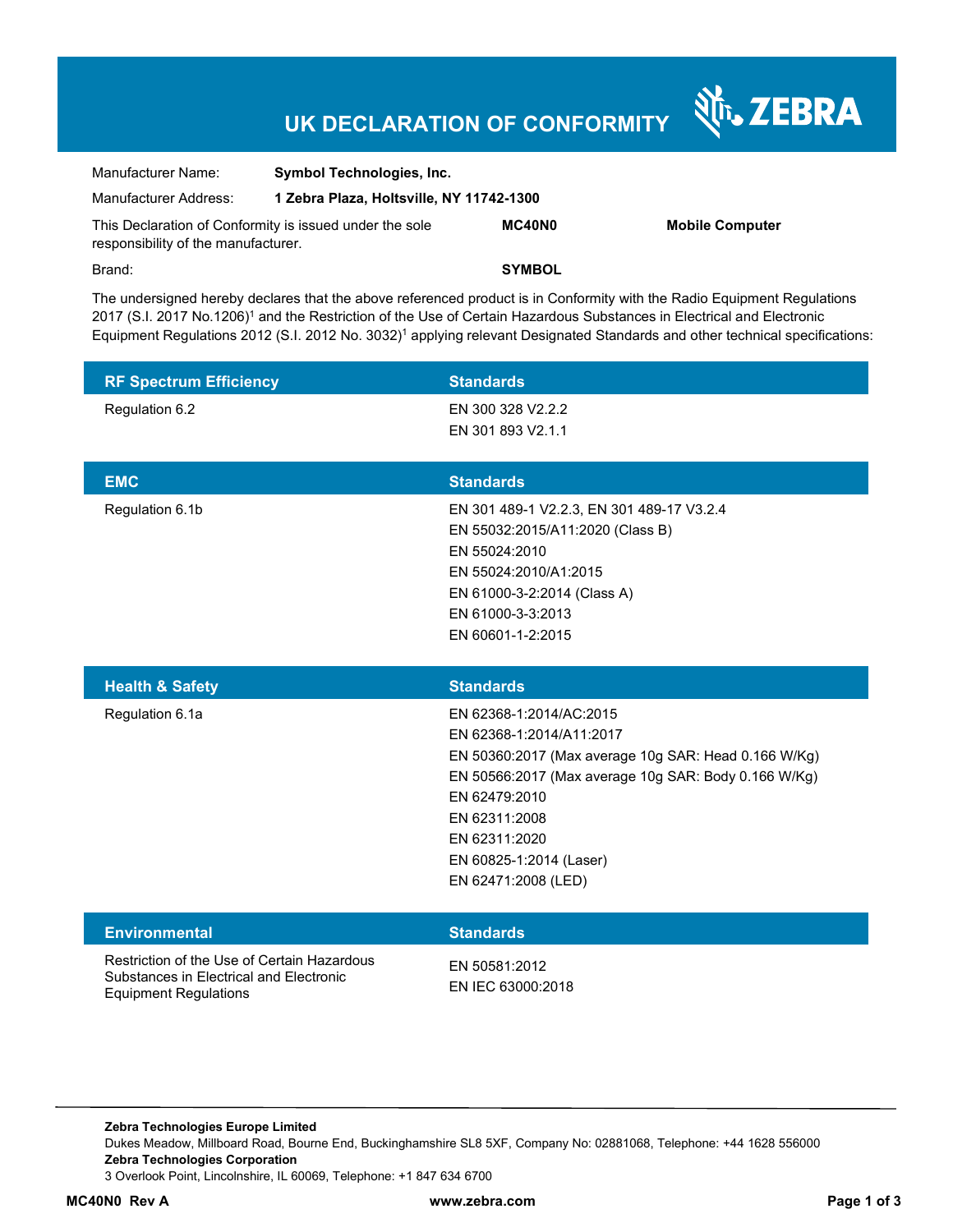## **UK DECLARATION OF CONFORMITY**



With regard to the Radio Equipment Regulations 2017 (S.I. 2017 No.1206)<sup>1</sup>, the conformity assessment procedure referred to in regulation 41(4)(a) and detailed in Schedule 2 has been followed.

1 As amended by applicable EU withdrawal legislation implemented at the time of issuing this declaration

**Signed on behalf of Symbol Technologies Inc. (wholly owned subsidiary of Zebra Technologies Corp.)**

*(Signature of authorized person)* Marco Belli Rev: A Sr. Manager, Regulatory **Date: 29 April 2021** Place: Bourne End, UK